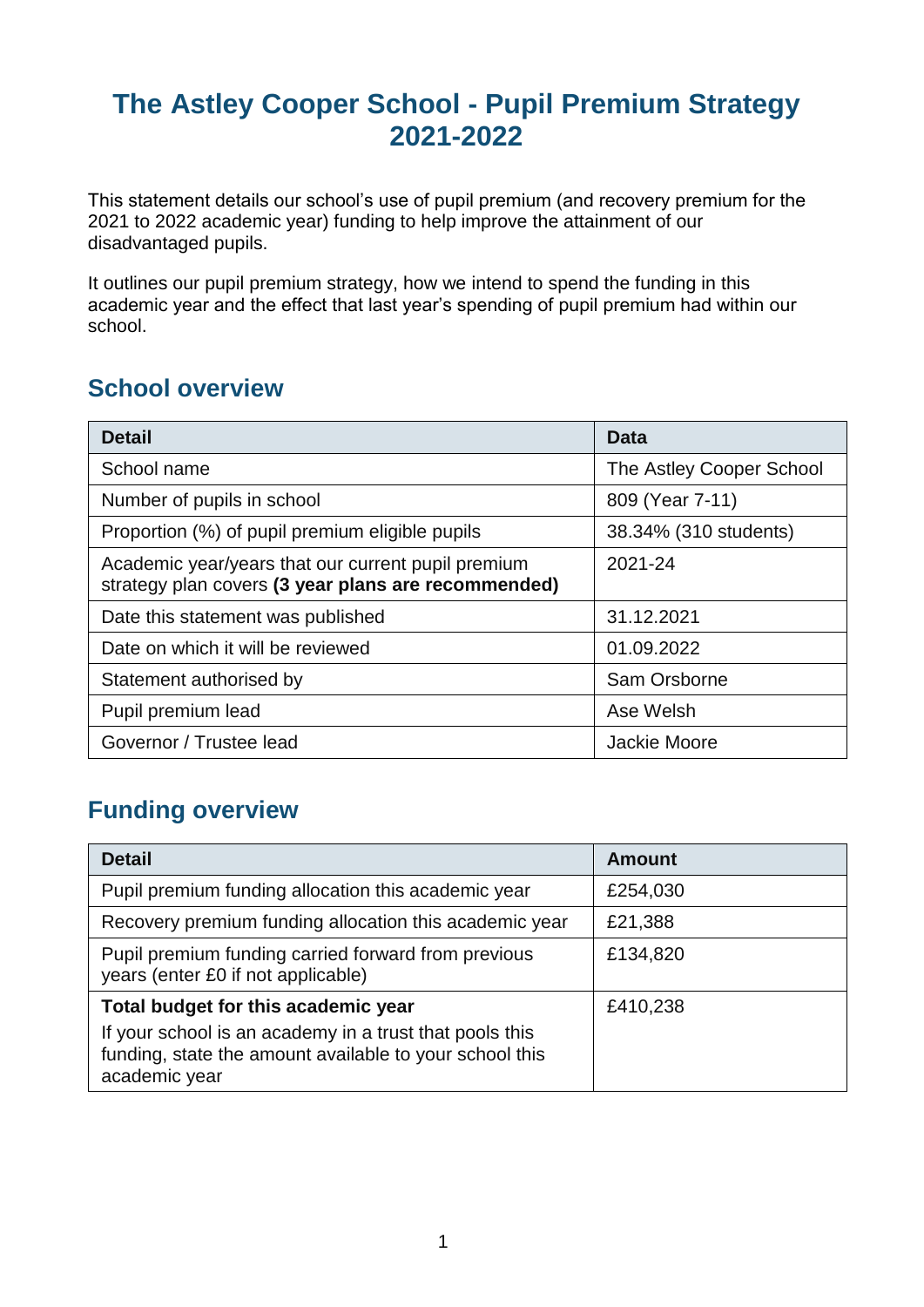# **Part A: Pupil premium strategy plan**

### **Statement of intent**

The intent of our PP strategy is underpinned by our school values of: Aspiration, Determination and Integrity.

Our aim is for all our students, regardless of their background, to achieve to their potential in order to successfully progress onto their chosen life path. We want to raise aspirations so that our students actively consider a range of post 16 pathways.

The combination of high-quality teaching and high-quality pastoral care are at the heart of our strategy. A proactive approach to identifying specific needs in order to remove all barriers to learning is a driving force of the school's work. Continuous development and adaptions to the curriculum drive improvements in teaching, learning and attainment and enables all students to achieve.

Use of robust evidence is at the heart of our approach. This includes internal and external use of summative assessments as well as work scrutinies, lessons observations and student interviews. In addition, pastoral evidence such at attendance analysis and behaviour logs are used to identify trends, needs and potential solutions.

The school's decisions on strategies are researched informed using the EEF toolkit alongside other reputable sources of educational research to aid planning of teachers' professional learning.

### **Challenges**

This details the key challenges to achievement that we have identified among our disadvantaged pupils.

#### **Academic**

| <b>Challenge</b><br>number | <b>Detail of challenge</b>                                                                                                                                                                                                                                                                                                                                          |
|----------------------------|---------------------------------------------------------------------------------------------------------------------------------------------------------------------------------------------------------------------------------------------------------------------------------------------------------------------------------------------------------------------|
| <b>Academic</b>            |                                                                                                                                                                                                                                                                                                                                                                     |
|                            | Assessment data, as well as discussions with students and parents have<br>indicated that the pandemic has negatively impacted the progress of PP<br>students in comparison to non-PP students. Our most recent set of internal<br>data shows the following:                                                                                                         |
|                            | Year 7 - Gap of -0.14 Average points score gap for PP students                                                                                                                                                                                                                                                                                                      |
|                            | Year 8 - Gap of -0.20 Average points score gap for PP students                                                                                                                                                                                                                                                                                                      |
|                            | Year 9 - Gap of -0.21 Average points score gap for PP students                                                                                                                                                                                                                                                                                                      |
|                            | Year 10 - Gap of +0.13 (PP students performed better)                                                                                                                                                                                                                                                                                                               |
|                            | Year 11 (TAGs) - Gap of -0.49 (PP students performed worse)                                                                                                                                                                                                                                                                                                         |
| 2                          | Our observations and teacher feedback show that metacognition and self-<br>regulation skills are challenging for our PP learners. Students struggle to<br>organise themselves and work independently. This is made more challenging<br>for some of our PP learners due to a lack of available resources at home.<br>Motivation can also be a problem in some cases. |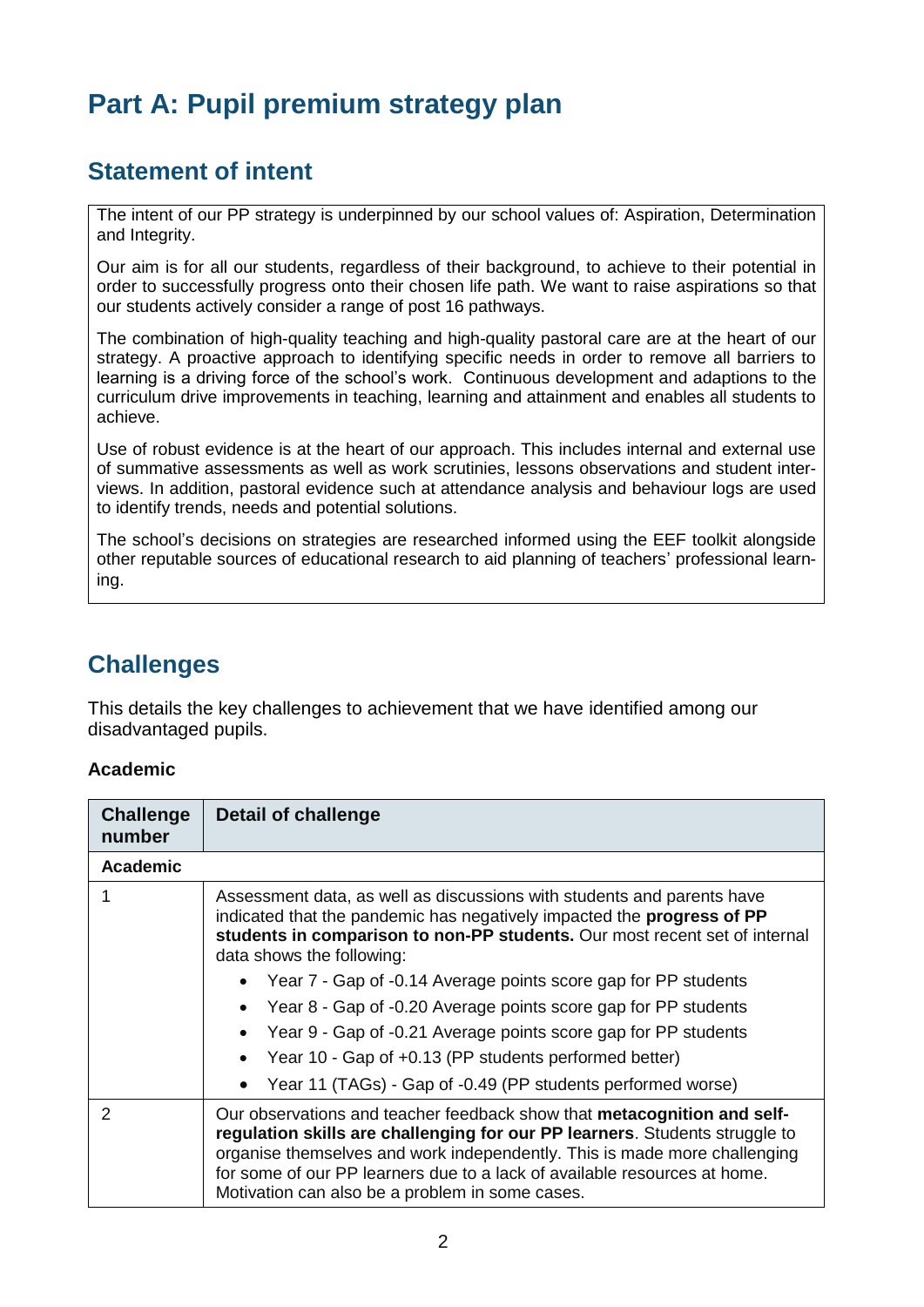| 3                   | Assessments and NGRT testing indicate that our PP students start Year 7<br>behind their peers. Year 7 literacy levels from NGRT show that 79 students<br>are behind their peers compared to 93 on or above their target in their year<br>group. For PP (38 students), 7 students are PP with low literacy.<br>NGRT testing is currently in progress with all other year groups but we know<br>from department PP reviews, NPQSL focus work and previous P8 and A8 data<br>that students struggle with extended writing and breaking down complex texts,<br>Disciplinary literacy needs to be prioritised in each subject so students can be    |
|---------------------|------------------------------------------------------------------------------------------------------------------------------------------------------------------------------------------------------------------------------------------------------------------------------------------------------------------------------------------------------------------------------------------------------------------------------------------------------------------------------------------------------------------------------------------------------------------------------------------------------------------------------------------------|
|                     | supported effectively to read, write and communicate verbally.                                                                                                                                                                                                                                                                                                                                                                                                                                                                                                                                                                                 |
| 4                   | Knowledge retention and recall is a challenge for our students, but this has<br>been exacerbated further due to the pandemic. Teacher feedback has shown<br>that students have struggled to recall knowledge taught during the pandemic<br>due to the different way they were taught. This has meant that staff are having<br>to build in further support and revision opportunities for students in order to<br>ensure that they are confident in their knowledge. The biggest issues seems to<br>be in our current Year 10 based on Average Points difference                                                                                |
| <b>Non-Academic</b> |                                                                                                                                                                                                                                                                                                                                                                                                                                                                                                                                                                                                                                                |
| 5                   | Raising aspirations and providing opportunities for our students to make<br>informed decisions about their next steps, as well as providing<br>experiences which help to develop students' cultural awareness and<br>understanding have been limited due to the pandemic. Previously, we have<br>used our PP funding in order to provide additional opportunities for our<br>students, such as trips. The uptake from PP students has always been good<br>for this so we need to explore opportunities to re-introduce these opportunities<br>(COVID permitting).                                                                              |
| 6                   | The attendance of our PP students is currently below national averages and<br>below that of their non-PP students.                                                                                                                                                                                                                                                                                                                                                                                                                                                                                                                             |
|                     | Attendance figures from Sept 2021-Dec 2021 for PP students is 89.35%<br>compared to 92.99% for non-PP students. This is a particular concern all all<br>Year groups except for Year 7:                                                                                                                                                                                                                                                                                                                                                                                                                                                         |
|                     | Year 7: PP - 91.93%, Non-PP - 94.73%                                                                                                                                                                                                                                                                                                                                                                                                                                                                                                                                                                                                           |
|                     | Year 8: PP - 88.59%, Non-PP - 93.49%                                                                                                                                                                                                                                                                                                                                                                                                                                                                                                                                                                                                           |
|                     | Year 9: PP - 86.03%, Non-PP - 93.58%                                                                                                                                                                                                                                                                                                                                                                                                                                                                                                                                                                                                           |
|                     | Year 10: PP - 87.03%, Non-PP - 91.87%                                                                                                                                                                                                                                                                                                                                                                                                                                                                                                                                                                                                          |
|                     | Year 11: PP - 87.68%, Non-PP - 93.72%                                                                                                                                                                                                                                                                                                                                                                                                                                                                                                                                                                                                          |
|                     | Overall attendance for PP students in 2020-21 was 89.35% compared to<br>92.99% for non-PP students. The pandemic has damaged attendance but the<br>attendance of PP students was still lower than that of non-PP students prior to<br>March 2020.                                                                                                                                                                                                                                                                                                                                                                                              |
| $\overline{7}$      | <b>Behaviour</b> – a small minority struggle to self-regulate and learn from mistakes                                                                                                                                                                                                                                                                                                                                                                                                                                                                                                                                                          |
| 8                   | Student wellbeing and mental health concerns have been increased due to<br>the prolonged periods of time students had to work at home during the<br>pandemic. Wellbeing surveys of students during the pandemic, as well as<br>surveys carried out as part of our Recovery Curriculum between September<br>and October 2020 indicated that anxiety was a significant issue facing many<br>students. In addition, we have seen a steep increase in referrals to our school<br>counsellor since the pandemic began and feedback from Heads of Year and<br>Form Tutors have shown that mental health is an ongoing concern in all year<br>groups. |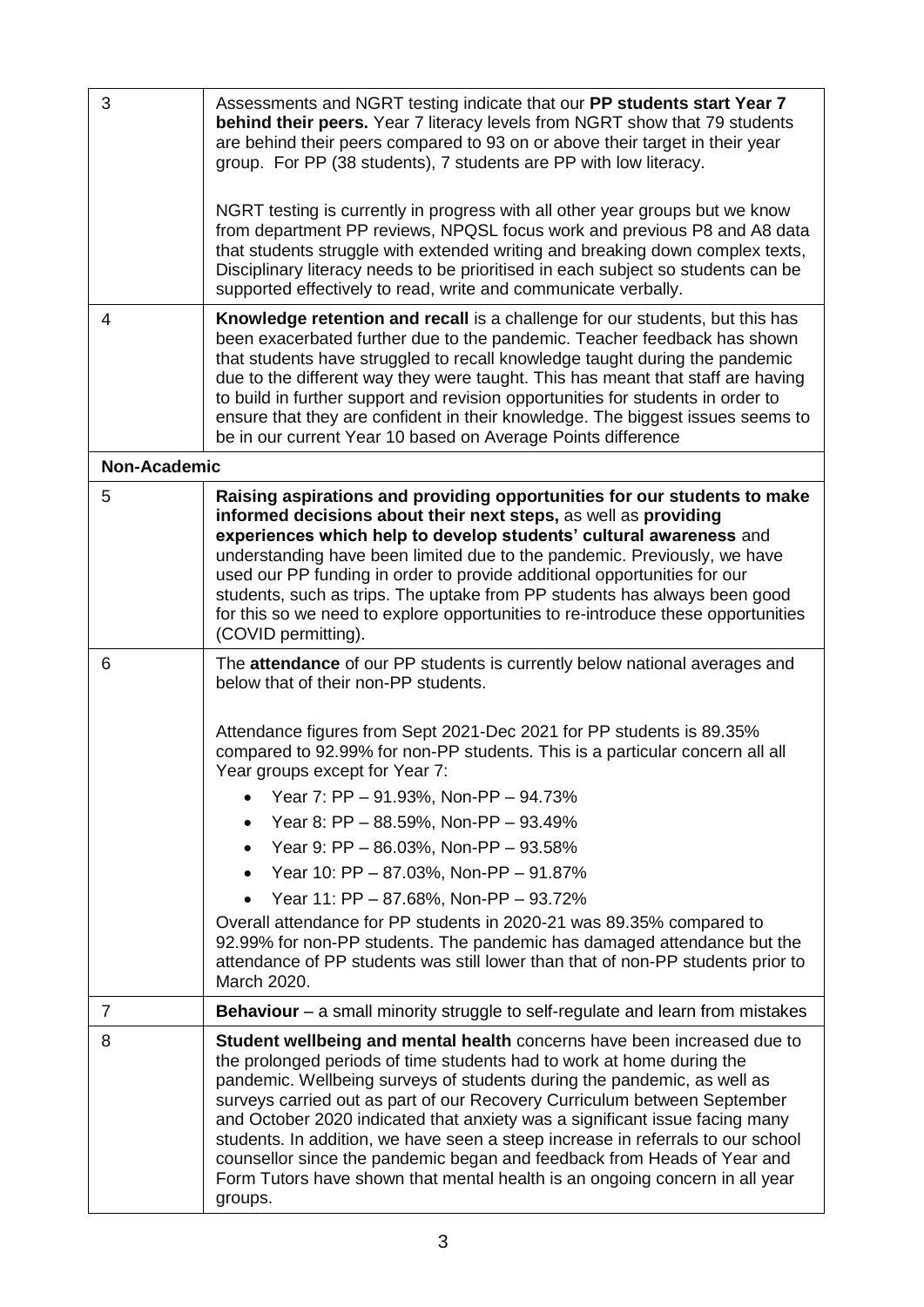| 9  | Access to technology was a problem for a large number of students during<br>the pandemic. A survey was sent out to parents in January 2021 to gauge<br>needs. Over 200 laptops were allocated during lockdowns with 20 routers also<br>being allocated. We are aware that circumstances for parents might have<br>changed further due to the pandemic so this is something which needs regular<br>review to ensure all students have the technology they need to work from in<br>the event of further lockdowns |
|----|-----------------------------------------------------------------------------------------------------------------------------------------------------------------------------------------------------------------------------------------------------------------------------------------------------------------------------------------------------------------------------------------------------------------------------------------------------------------------------------------------------------------|
| 10 | <b>Parental engagement</b> can be a barrier for some of our most vulnerable<br>students. Some parents have had a negative experience of school themselves<br>which can cloud their perception of school. Others face challenges in<br>balancing work / childcare / family commitments making contact difficult to<br>organise in some cases. Many parents are keen to support their students but<br>can lack the knowledge and skills in knowing how to do this.                                                |

#### **Intended outcomes**

This explains the outcomes we are aiming for **by the end of our current strategy plan**, and how we will measure whether they have been achieved.

| <b>Intended outcome</b>                                                                                                                                                                | <b>Success criteria</b>                                                                                                                                                                                                                              |
|----------------------------------------------------------------------------------------------------------------------------------------------------------------------------------------|------------------------------------------------------------------------------------------------------------------------------------------------------------------------------------------------------------------------------------------------------|
| To ensure the Progress 8 performance of PP<br>students at least matches those of non-PP<br>students at the end of Year 11                                                              | Progress 8 data will show no gap between<br>PP and non-PP students                                                                                                                                                                                   |
| To develop students' ability to self-regulate<br>and work independently                                                                                                                | All students will be well-equipped for<br>lessons. Students will meet deadlines.<br>Lessons will show more engagement from<br>students.                                                                                                              |
| To embed a literacy catch-up curriculum for<br>Year 7 students identified from NGRT testing<br>as being below ARE on entry                                                             | NGRT testing at the start of Year 8 will show<br>a reduction in the number of students<br>working below ARE.                                                                                                                                         |
| To ensure disciplinary literacy and literacy<br>strategies are embedded across all<br>curriculums, with training for staff, to support<br>the development of students' literacy skills | Lesson observations, work scrutines and<br>assessments will show an improvement in<br>extended writing and reading<br>comprehension. Staff will have the<br>confidence and skills to effectively support<br>students with literacy in the classroom. |
| To ensure regular opportunities for reviewing<br>knowledge are embedded in all curriculums<br>across all subjects                                                                      | Assessments and knowledge tests will show<br>improvement in knowledge retention over<br>time.                                                                                                                                                        |
| To increase opportunities available students<br>outside of school through trips and visits so<br>that aspirations and cultural capital can be<br>improved                              | Increased number of students staying in the<br>6 <sup>th</sup> form and going to university. Reduction<br>in NEET students.<br>Students will have increased confidence in<br>their own knowledge and abilities                                       |
| To narrow the attendance gap between PP<br>and non-PP students across all year groups                                                                                                  | Reduction in percentage of persistently<br>absent students<br>Attendance for PP students for all year<br>groups will be at a minimum of 90%                                                                                                          |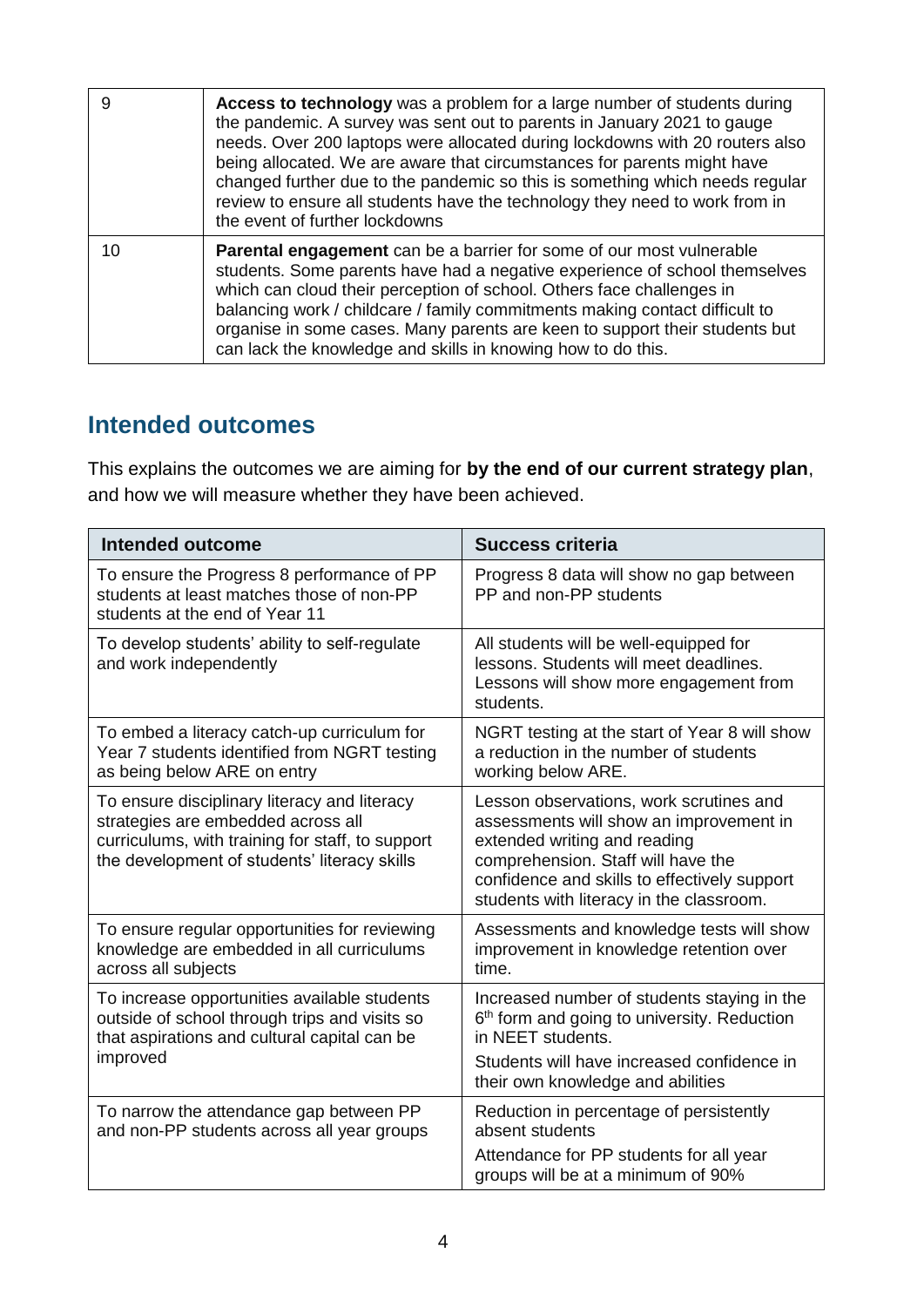| To improve mental health and wellbeing<br>provision and support for students across all<br>year groups            | Improved attendance for individual students<br>experiencing mental health problems<br>Feedback / surveys from students and staff<br>will show improved knowledge and skills in<br>dealing with mental health and wellbeing<br>concerns<br>Students will have the confidence and<br>coping strategies to deal with mental health<br>and wellbeing issues<br>School counsellor feedback will show<br>improvement in students' coping skills and<br>over time there will be less demand for<br>student counsellor referrals |
|-------------------------------------------------------------------------------------------------------------------|--------------------------------------------------------------------------------------------------------------------------------------------------------------------------------------------------------------------------------------------------------------------------------------------------------------------------------------------------------------------------------------------------------------------------------------------------------------------------------------------------------------------------|
| To ensure all students have access to the<br>technology and resources they need to<br>successfully work from home | Surveys will show students have the<br>technology and resources they need to work<br>from home                                                                                                                                                                                                                                                                                                                                                                                                                           |
| To improve the support and communication<br>methods we use to further engage hard-to-<br>reach parents            | Increased engagement of parents                                                                                                                                                                                                                                                                                                                                                                                                                                                                                          |

## **Activity in this academic year**

This details how we intend to spend our pupil premium (and recovery premium funding) **this academic year** to address the challenges listed above.

#### **Teaching (for example, CPD, recruitment and retention)**

Budgeted cost: £ *[insert amount]*

| <b>Activity</b>                                                                                                                                                                                                                                                                                                                                                                                                                                 | <b>Evidence that supports this</b><br>approach                                                                                                                                                                                                                                                                                                               | <b>Challenge</b><br>number(s)<br>addressed |
|-------------------------------------------------------------------------------------------------------------------------------------------------------------------------------------------------------------------------------------------------------------------------------------------------------------------------------------------------------------------------------------------------------------------------------------------------|--------------------------------------------------------------------------------------------------------------------------------------------------------------------------------------------------------------------------------------------------------------------------------------------------------------------------------------------------------------|--------------------------------------------|
| Literacy<br>Purchase class sets of textbooks<br>for students in Year 11 and Year 7<br>Purchase of teacher guides where<br>$\bullet$<br>required<br>Online versions of textbooks where<br>required<br>Assemblies and letters home to<br>$\bullet$<br>explain trust and expectations<br>Potential to use for flipped learning<br>$\bullet$<br>Alice – Literacy training in Jan<br>$\bullet$<br>Meetings $-$ Raising standards $-$ PP<br>$\bullet$ | Closing the Reading Gap,<br>$\bullet$<br>Closing the Vocabulary Gap<br>- Alex Quigley<br>Doug Lamov - Reading<br>$\bullet$<br>Reconsidered<br>$\bullet$ EEF - reading<br>comprehension strategies +<br>6 months<br>https://educationendowmentfoundati<br>on.org.uk/education-<br>evidence/teaching-learning-<br>toolkit/reading-comprehension-<br>strategies | 1, 2, 3                                    |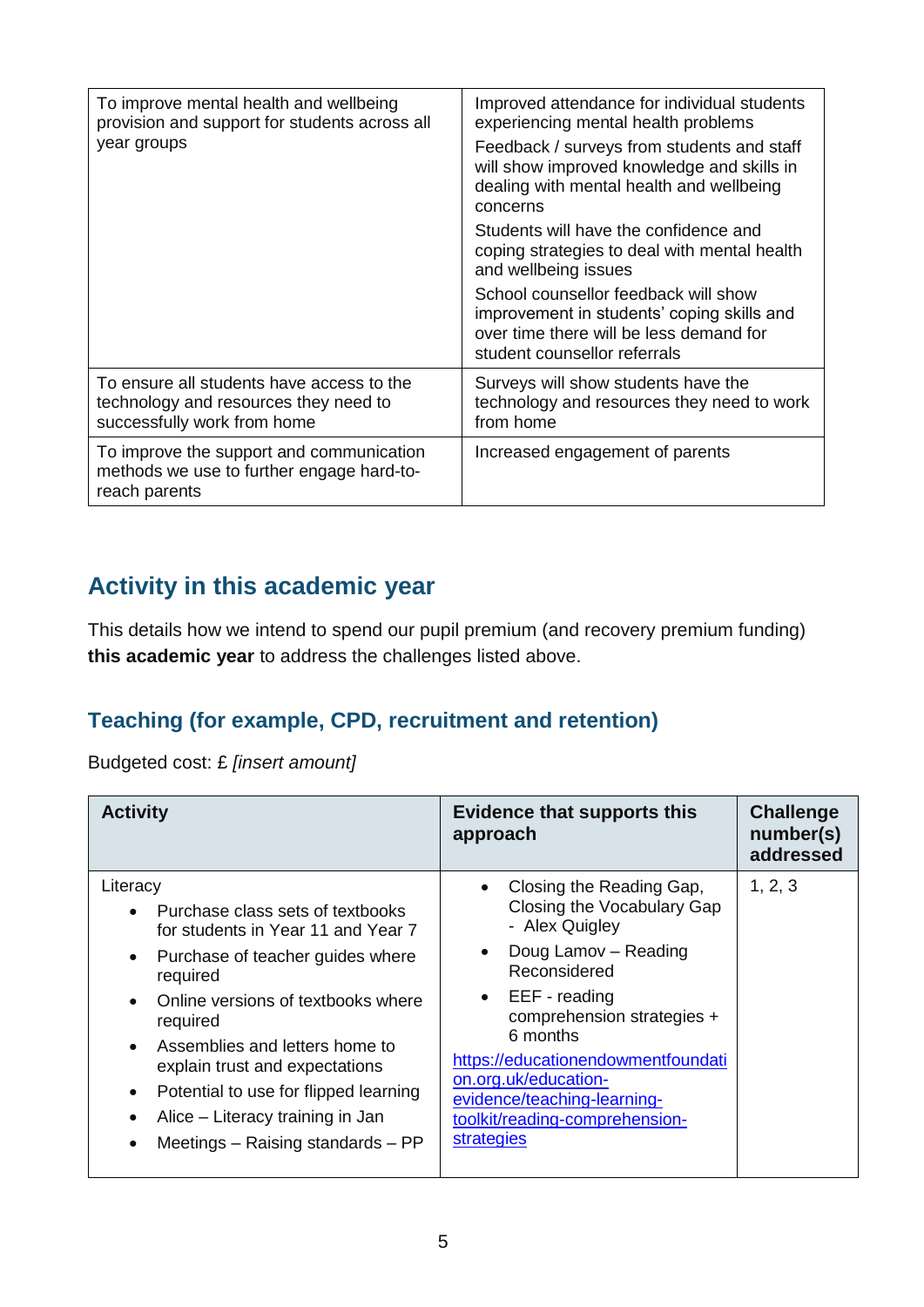| Curriculum<br>Purchase class sets of textbook &<br>$\bullet$<br>spares for students in Year 7 and<br>11 to have their own copies for use<br>at home and in school. Letters<br>home - entrusting. Assemblies. Po-<br>tential to also used to support<br>flipped learning<br>Teachers guides to be purchase<br>$\bullet$<br>where needed<br>Online versions of textbooks to be<br>purchased where needed | EEF - Metacognition adds +7<br>months progress<br>https://educationendowmentfoundat<br>ion.org.uk/education-<br>evidence/teaching-learning-<br>toolkit/metacognition-and-self-<br>regulation<br>Collaborative learning approaches<br>+5 months progress<br>https://educationendowmentfoundat<br>ion.org.uk/education-<br>evidence/teaching-learning-<br>toolkit/collaborative-learning-<br>approaches | 1, 2, 4       |
|--------------------------------------------------------------------------------------------------------------------------------------------------------------------------------------------------------------------------------------------------------------------------------------------------------------------------------------------------------------------------------------------------------|-------------------------------------------------------------------------------------------------------------------------------------------------------------------------------------------------------------------------------------------------------------------------------------------------------------------------------------------------------------------------------------------------------|---------------|
| Training<br>Mark Rowland - HFL<br>$\bullet$<br>Sandringham Research School<br>courses<br><b>HFL</b> courses                                                                                                                                                                                                                                                                                            | Research shows that the most<br>important factor influencing<br>students' outcomes is Quality First<br>Teaching This is particularly true for<br>disadvantaged students.<br>https://www.sec-ed.co.uk/best-<br>practice/some-principles-of-<br>effective-pupil-premium-teaching/                                                                                                                       | 1, 2, 4       |
| <b>Teaching and Learning</b><br>Unified framework<br>Bespoke exercise books - pilot<br>Redesign planner                                                                                                                                                                                                                                                                                                | Research shows that the most<br>important factor influencing<br>students' outcomes is Quality First<br>Teaching This is particularly true for<br>disadvantaged students.<br>https://www.sec-ed.co.uk/best-<br>practice/some-principles-of-<br>effective-pupil-premium-teaching/                                                                                                                       | 1, 2, 4, 5, 7 |
| Provision of Food Studies ingredients                                                                                                                                                                                                                                                                                                                                                                  | https://foodteacherscentre.co.uk/foo<br>d-teachers-centre-newsletter-<br>march-2016/                                                                                                                                                                                                                                                                                                                  | 1             |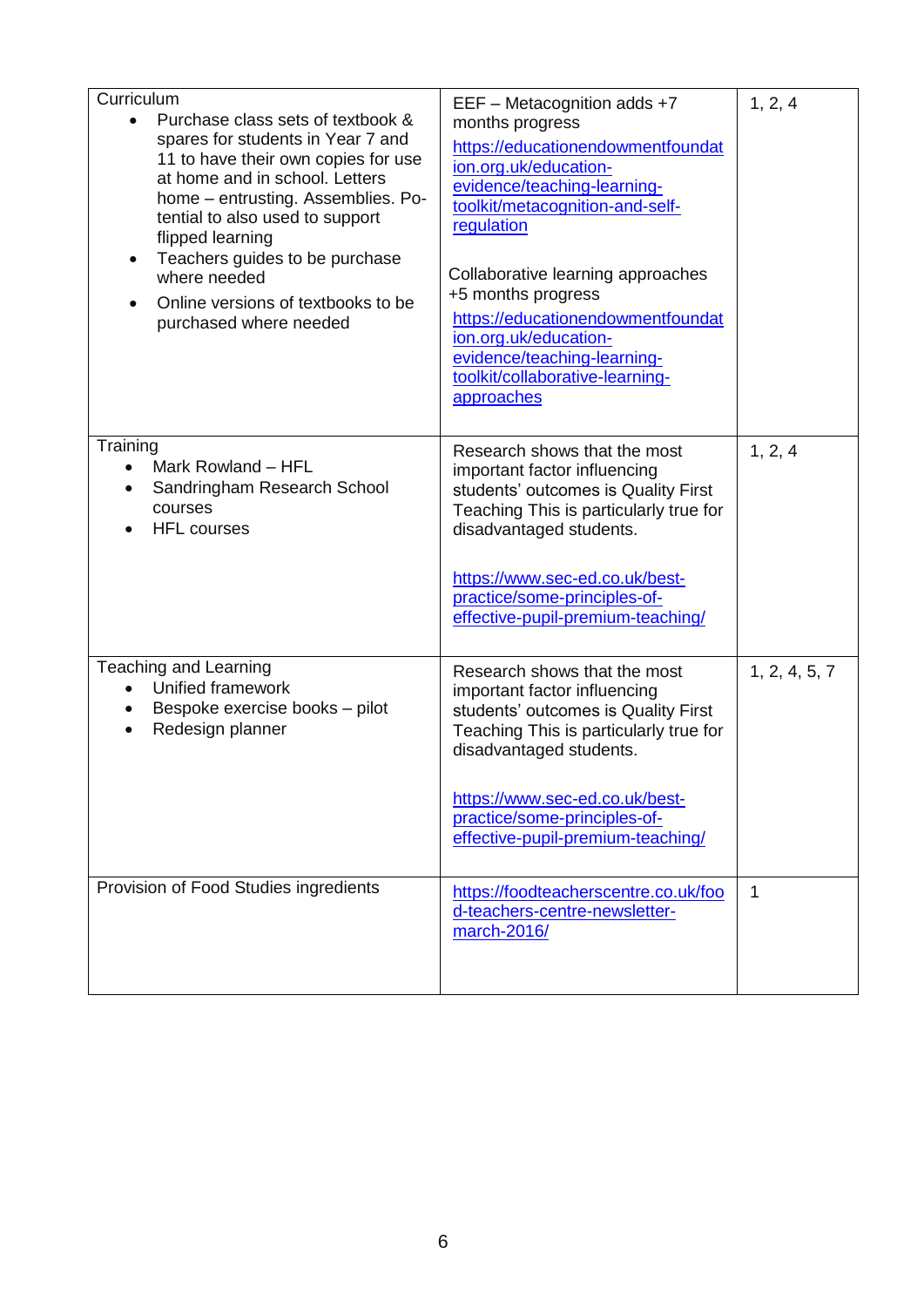### **Targeted academic support (for example, tutoring, one-to-one support structured interventions)**

Budgeted cost: £ *[insert amount]*

| <b>Activity</b>                                                                                                                                                                                                                                                                                                                                                                                                             | <b>Evidence that supports this</b><br>approach                                                                                                                                                                                                                                                                                                                                                                                                                                                                                                                                                                                                              | <b>Challenge</b><br>number(s)<br>addressed |
|-----------------------------------------------------------------------------------------------------------------------------------------------------------------------------------------------------------------------------------------------------------------------------------------------------------------------------------------------------------------------------------------------------------------------------|-------------------------------------------------------------------------------------------------------------------------------------------------------------------------------------------------------------------------------------------------------------------------------------------------------------------------------------------------------------------------------------------------------------------------------------------------------------------------------------------------------------------------------------------------------------------------------------------------------------------------------------------------------------|--------------------------------------------|
| Literacy<br>LL identify which students need<br>$\bullet$<br>additional literacy support. Use<br>of NGRT data to identify.<br>Hackney Lit - target early read-<br>ers<br>Talk the Talk - External pro-<br>$\bullet$<br>gramme - develop oracy<br>Holiday support literacy - Use<br>the $6th$ – pay them to read with<br>students<br>Uni of Herts - Tutors<br>Form time readers - target dis-<br>$\bullet$<br>engaged readers | Closing the Reading Gap,<br>Closing the Vocabulary Gap -<br><b>Alex Quigley</b><br>Doug Lamov - Reading<br>Reconsidered<br>$EEF -$<br>peer tutoring $+5$ months<br>https://educationendowmentfoundation.<br>org.uk/education-evidence/teaching-<br>learning-toolkit/peer-tutoring<br>oral language interventions + 6 months<br>https://educationendowmentfoundation.<br>org.uk/education-evidence/teaching-<br>learning-toolkit/oral-language-<br>interventions<br>reading comprehension strategies $+6$<br>months<br>https://educationendowmentfoundation.o<br>rg.uk/education-evidence/teaching-<br>learning-toolkit/reading-comprehension-<br>strategies | 1, 3, 5                                    |
| Identification of barriers                                                                                                                                                                                                                                                                                                                                                                                                  |                                                                                                                                                                                                                                                                                                                                                                                                                                                                                                                                                                                                                                                             | 6, 7                                       |
| <b>Brilliant Club</b>                                                                                                                                                                                                                                                                                                                                                                                                       | <b>EEF</b><br>https://educationendowmentfoundation.<br>org.uk/education-evidence/teaching-<br>learning-toolkit/aspiration-interventions                                                                                                                                                                                                                                                                                                                                                                                                                                                                                                                     | 5                                          |
| Laptops                                                                                                                                                                                                                                                                                                                                                                                                                     | <b>Sutton Trust</b><br>https://www.suttontrust.com/our-<br>research/social-mobility-covid-<br>education-recovery-plan-catch-up/                                                                                                                                                                                                                                                                                                                                                                                                                                                                                                                             |                                            |
| Raising Aspirations - Cameron Parker                                                                                                                                                                                                                                                                                                                                                                                        | <b>EEF</b><br>https://educationendowmentfoundation.<br>org.uk/education-evidence/teaching-<br>learning-toolkit/aspiration-interventions                                                                                                                                                                                                                                                                                                                                                                                                                                                                                                                     | 5                                          |
| <b>SEND</b>                                                                                                                                                                                                                                                                                                                                                                                                                 |                                                                                                                                                                                                                                                                                                                                                                                                                                                                                                                                                                                                                                                             |                                            |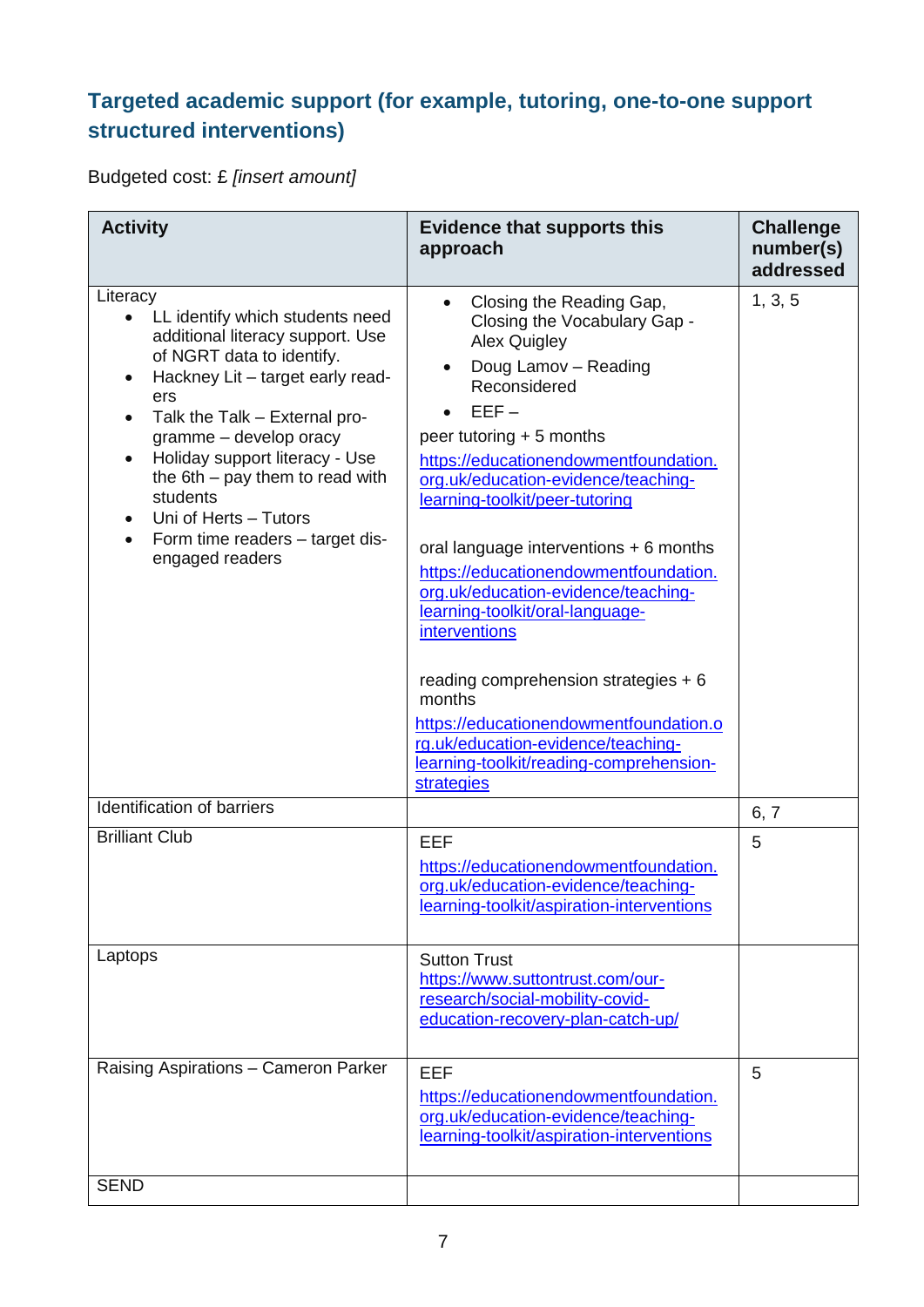| Alternative Provision - DESC, Forest<br>House, College Course | EEF<br>https://educationendowmentfoundation.<br>org.uk/education-evidence/teaching-<br>learning-toolkit/behaviour-interventions    |  |
|---------------------------------------------------------------|------------------------------------------------------------------------------------------------------------------------------------|--|
|                                                               | https://educationendowmentfoundation.<br>org.uk/education-evidence/teaching-<br>learning-toolkit/social-and-emotional-<br>learning |  |

## **Wider strategies (for example, related to attendance, behaviour, wellbeing)**

Budgeted cost: £ *[insert amount]*

| <b>Activity</b>                                                                                                                                                                                     | <b>Evidence that supports this</b><br>approach                                                                                                                                                                                                                                                         | <b>Challenge</b><br>number(s)<br>addressed |
|-----------------------------------------------------------------------------------------------------------------------------------------------------------------------------------------------------|--------------------------------------------------------------------------------------------------------------------------------------------------------------------------------------------------------------------------------------------------------------------------------------------------------|--------------------------------------------|
| <b>Trips</b><br>Cultural capital week - Trips to London.<br>Work on what to expect beforehand -<br>Scaffold to build confidence Give them<br>lunch. Form tutor encouragement - Ad-<br>dress worries | <b>EEF</b><br>https://educationendowmentfoun<br>dation.org.uk/education-<br>evidence/teaching-learning-<br>toolkit/aspiration-interventions                                                                                                                                                            | 5                                          |
| Appointment of student wellbeing leads<br>Appoint another KS3 pastoral support<br>staff member<br>Uniform<br>Appoint extra Counsellor                                                               | $EEF - + 4$ months<br>https://educationendowmentfoun<br>dation.org.uk/education-<br>evidence/teaching-learning-<br>toolkit/social-and-emotional-<br>learning                                                                                                                                           | 6, 8                                       |
| Careers<br>Evaluate careers programme to do<br>more PP<br>Purchase Unifrog - use in form time<br>and in 6 <sup>th</sup> form                                                                        | https://d2tic4wvo1iusb.cloudfront<br>.net/documents/guidance/Career<br>s Education summary infograp<br>h.pdf                                                                                                                                                                                           | 5                                          |
| Attendance<br>Professionally made posters<br>$\bullet$<br>Pastoral/ Attendance support - appoint                                                                                                    | EEF - parental engagement<br>strategies $+4$ months                                                                                                                                                                                                                                                    | 6, 8, 10                                   |
| <b>Breakfast Club</b>                                                                                                                                                                               | https://educationendowmentfoun<br>dation.org.uk/projects-and-<br>evaluation/projects/national-<br>school-breakfast-<br>programme?utm_source=/projec<br>ts-and-<br>evaluation/projects/national-<br>school-breakfast-<br>programme&utm_medium=searc<br>h&utm_campaign=site_search&<br>search_term=break | 6, 8                                       |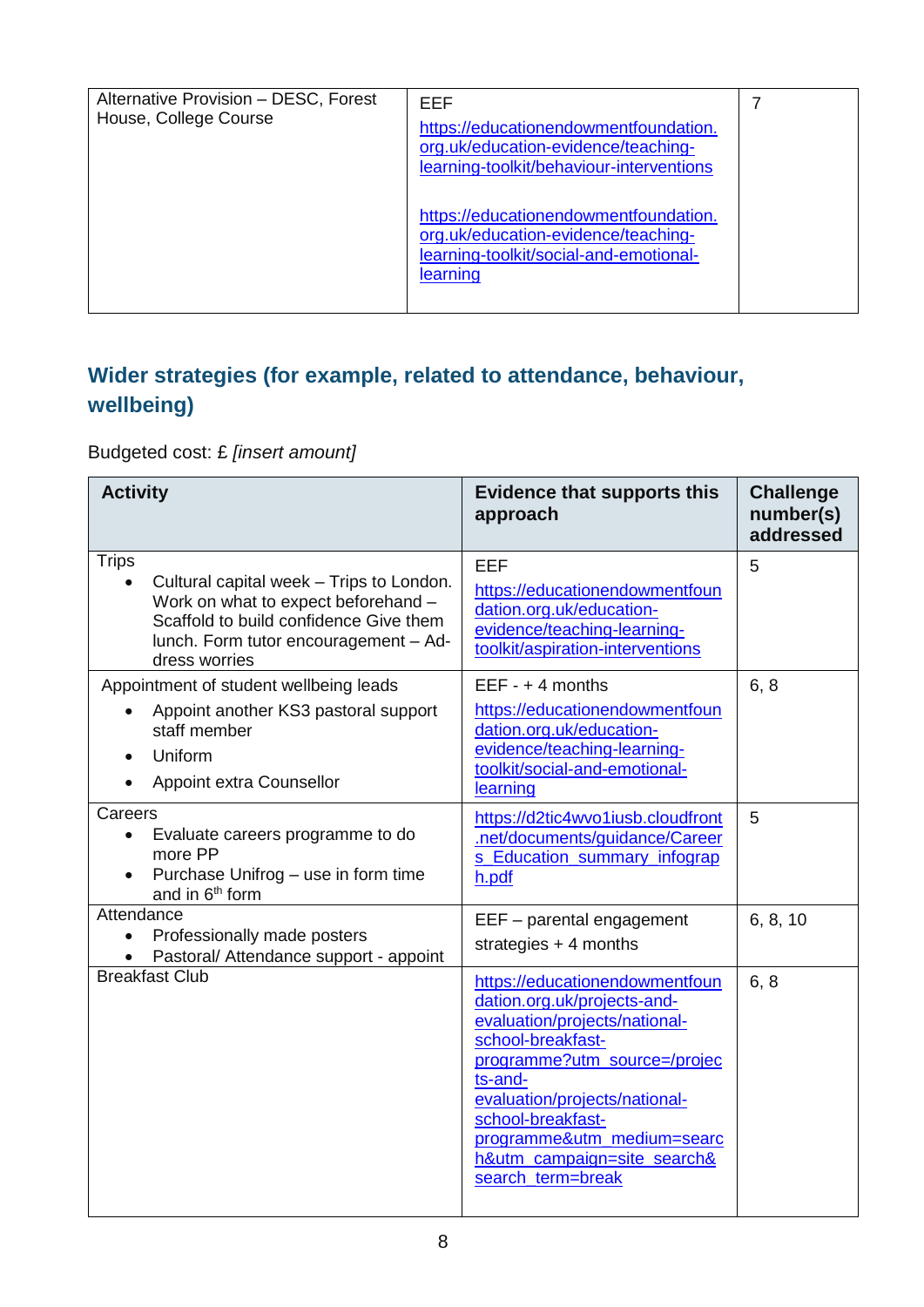|                                           | https://assets.publishing.service.<br>gov.uk/government/uploads/syst<br>em/uploads/attachment_data/file<br>/603946/Evaluation_of_Breakfas<br>t_Clubs_-_Final_Report.pdf |       |
|-------------------------------------------|-------------------------------------------------------------------------------------------------------------------------------------------------------------------------|-------|
| Uniform provision for identified students | https://educationendowmentfoun<br>dation.org.uk/education-<br>evidence/teaching-learning-<br>toolkit/school-uniform                                                     | 6, 10 |

**Total budgeted cost: £** *[insert sum of 3 amounts stated above]*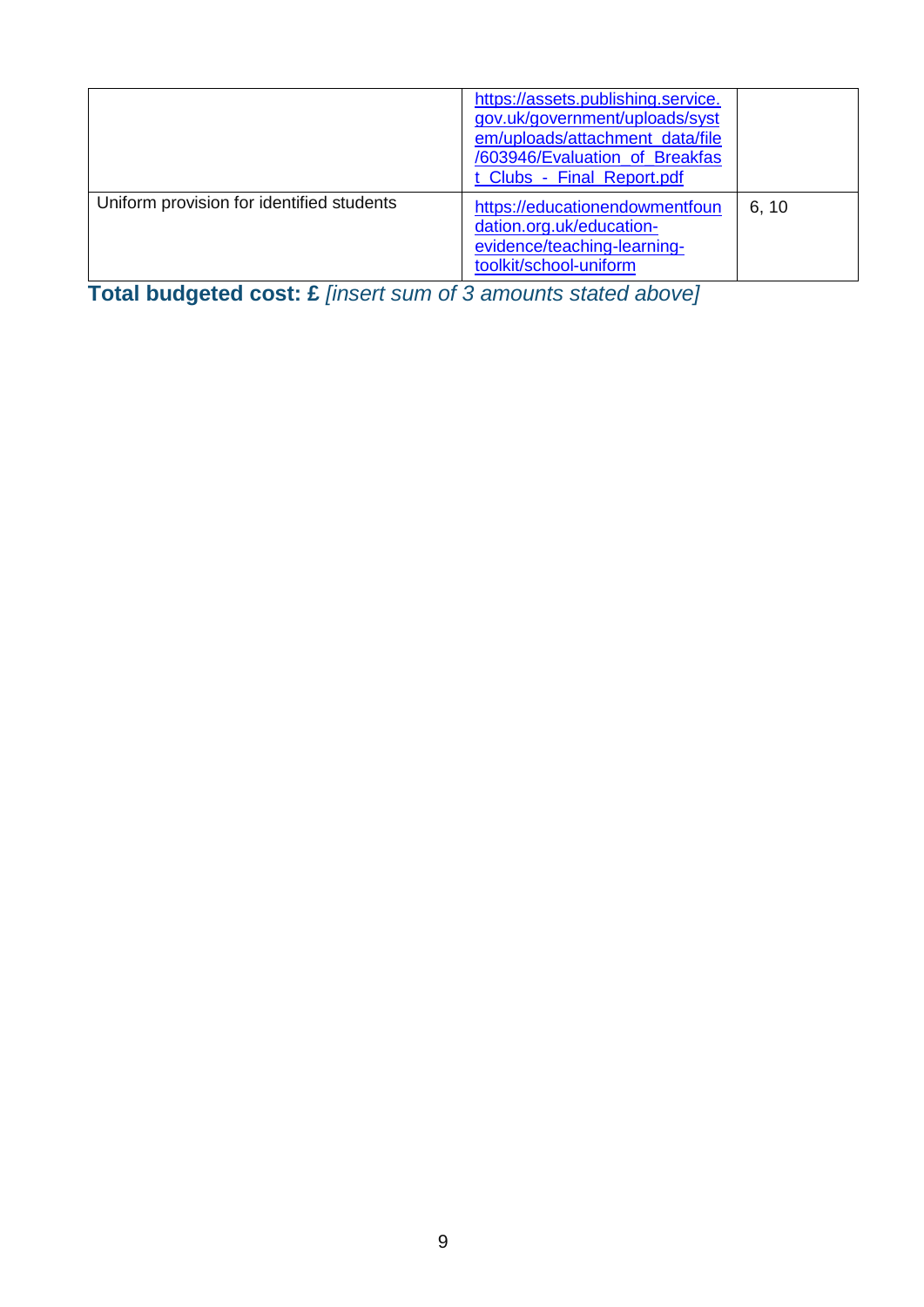# **Part B: Review of outcomes in the previous academic year**

### **Pupil premium strategy outcomes**

This details the impact that our pupil premium activity had on pupils in the 2020 to 2021 academic year.

#### **Teaching and Learning**

| <b>Activity</b>                                                                                                                                                       | <b>Review</b>                                                                                                                                                                                                                                                                                                                                                                                                                                                                                                                                                                                                                                                                                                                                                                                                                                                                                                                                                                                                                                                                                                                                                                                                                                                                                                                                                                                                                                                                                                                                                                                                                                                                                                                                                                                                                                                                                                                                                                                                               |
|-----------------------------------------------------------------------------------------------------------------------------------------------------------------------|-----------------------------------------------------------------------------------------------------------------------------------------------------------------------------------------------------------------------------------------------------------------------------------------------------------------------------------------------------------------------------------------------------------------------------------------------------------------------------------------------------------------------------------------------------------------------------------------------------------------------------------------------------------------------------------------------------------------------------------------------------------------------------------------------------------------------------------------------------------------------------------------------------------------------------------------------------------------------------------------------------------------------------------------------------------------------------------------------------------------------------------------------------------------------------------------------------------------------------------------------------------------------------------------------------------------------------------------------------------------------------------------------------------------------------------------------------------------------------------------------------------------------------------------------------------------------------------------------------------------------------------------------------------------------------------------------------------------------------------------------------------------------------------------------------------------------------------------------------------------------------------------------------------------------------------------------------------------------------------------------------------------------------|
| Develop a<br>consistent<br>approach to<br>remote and<br>hybrid<br>learning<br>using<br>Google<br>Classroom<br>to support<br>student<br>progress<br>during<br>Covid-19 | During Jan-March 2021 lockdown, we moved to online learning and live<br>lessons to reduce the number of lessons being missed. Staff were mostly able<br>to continue with their curriculum plans. All lessons were taught live with clear<br>expectations for delivery and provision of work. Registers were taken each<br>lesson and absences monitored and actions taken to address via HoYs and<br>Attendance Co-Ordinator. We also continued with PSHE and form time to<br>ensure as much pastoral support and emotional support as possible.<br>The school did not reduce any curriculum learning and all students are studied<br>every subject on the national curriculum throughout the last academic year.<br>The school has increased hours in English and Maths where possible.<br>Tracking and monitoring of how well students were engaging with remote<br>$\bullet$<br>learning took place. This information was kept on a spreadsheet, which was<br>scrutinised to ensure that the right students received intervention and support<br>e.g doorstep visits. Heads of Year and form tutors recorded pastoral<br>interventions and contact with parents on the spreadsheet so that all the<br>information was kept in one place.<br>550 families responded to a survey as to whether they have appropriate<br>devices for their children to work from. We provided over 200 laptops to<br>support students<br>Training was provided for staff on remote learning. INSETs were delivered to<br>support staff in the use of online teaching and learning technologies.<br>When in school, the main subject that was impacted was Science as students<br>were in bubbles. Drama was also impacted for short periods of time as the<br>Drama Block was used for COVID testing.<br>Google Classroom was used for sharing all lessons and resources with<br>students during lockdown. Google Meet was used for hosting live lessons.<br>Upon return to school, staff continued to post all lessons on Google Classroom |
|                                                                                                                                                                       | for students who were isolating so learning was not missed.                                                                                                                                                                                                                                                                                                                                                                                                                                                                                                                                                                                                                                                                                                                                                                                                                                                                                                                                                                                                                                                                                                                                                                                                                                                                                                                                                                                                                                                                                                                                                                                                                                                                                                                                                                                                                                                                                                                                                                 |
| Develop<br>strategies to<br>encourage<br>student<br>engagement<br>in their<br>learning                                                                                | Metacognition has been a focus of INSET for staff since 2019, with a number<br>of sessions delivered to support staff in developing metacognitive strategies<br>with students                                                                                                                                                                                                                                                                                                                                                                                                                                                                                                                                                                                                                                                                                                                                                                                                                                                                                                                                                                                                                                                                                                                                                                                                                                                                                                                                                                                                                                                                                                                                                                                                                                                                                                                                                                                                                                               |
|                                                                                                                                                                       | Progress towards this has been difficult in the last academic year due to<br>lockdown and remote teaching.                                                                                                                                                                                                                                                                                                                                                                                                                                                                                                                                                                                                                                                                                                                                                                                                                                                                                                                                                                                                                                                                                                                                                                                                                                                                                                                                                                                                                                                                                                                                                                                                                                                                                                                                                                                                                                                                                                                  |
|                                                                                                                                                                       | We have a renewed focus on this in 2021-22. A new Teaching and Learning<br>framework is being developed to support this.                                                                                                                                                                                                                                                                                                                                                                                                                                                                                                                                                                                                                                                                                                                                                                                                                                                                                                                                                                                                                                                                                                                                                                                                                                                                                                                                                                                                                                                                                                                                                                                                                                                                                                                                                                                                                                                                                                    |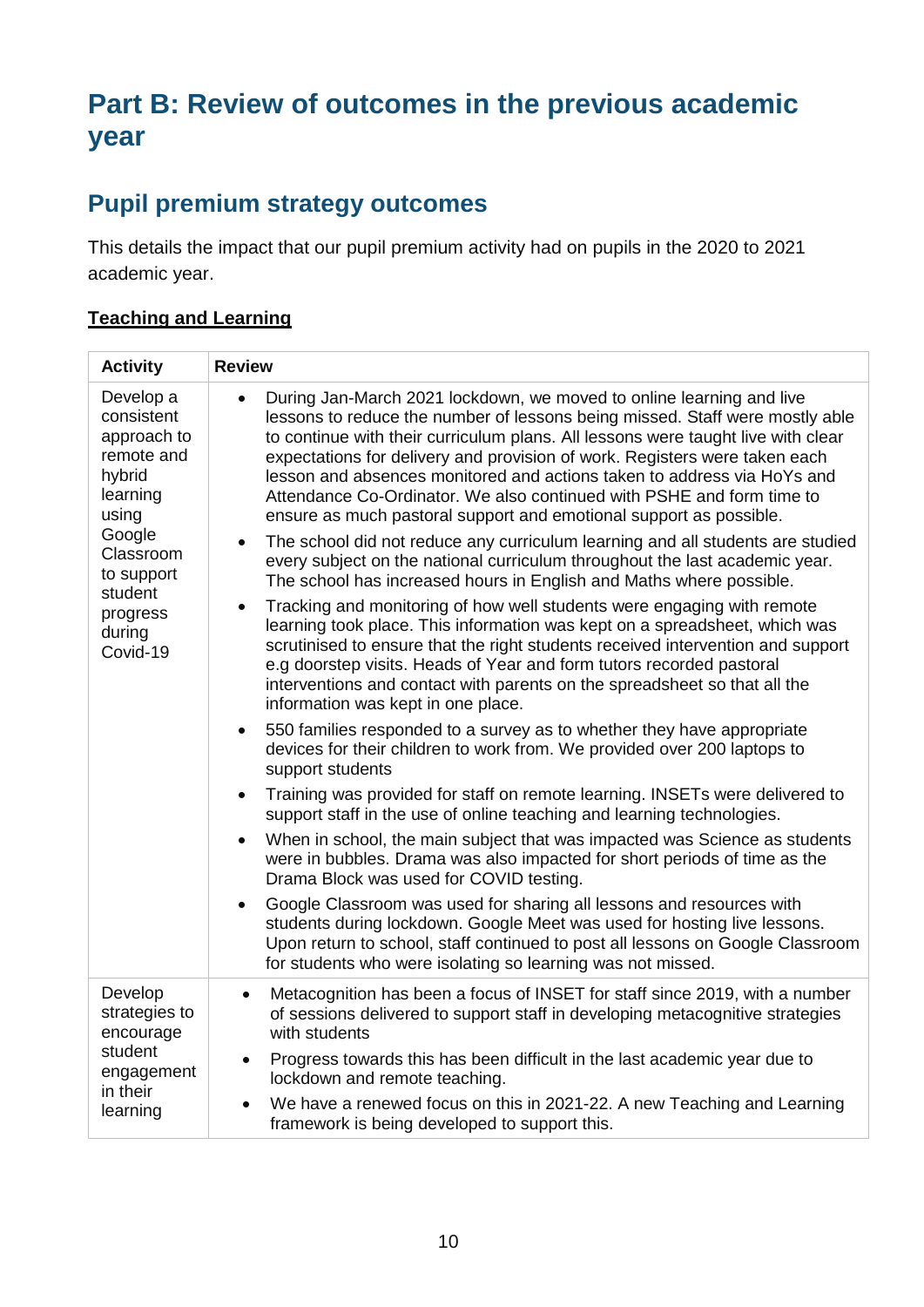### **Targeted Academic Support**

| <b>Activity</b>                                                                                                                                                                                                                                                                                        |                                                                                                                                                                                                                                                                                                                                                                                                                                                                                                                                                                                                                                                                                                                                                                                                                                                                                                                                                                                                                                                                                                                                                                                                                                                                                                                                                                                                                                                                                                                                                                                                                                                                                                                                                                                                                                                                                                                                                                                                                       |
|--------------------------------------------------------------------------------------------------------------------------------------------------------------------------------------------------------------------------------------------------------------------------------------------------------|-----------------------------------------------------------------------------------------------------------------------------------------------------------------------------------------------------------------------------------------------------------------------------------------------------------------------------------------------------------------------------------------------------------------------------------------------------------------------------------------------------------------------------------------------------------------------------------------------------------------------------------------------------------------------------------------------------------------------------------------------------------------------------------------------------------------------------------------------------------------------------------------------------------------------------------------------------------------------------------------------------------------------------------------------------------------------------------------------------------------------------------------------------------------------------------------------------------------------------------------------------------------------------------------------------------------------------------------------------------------------------------------------------------------------------------------------------------------------------------------------------------------------------------------------------------------------------------------------------------------------------------------------------------------------------------------------------------------------------------------------------------------------------------------------------------------------------------------------------------------------------------------------------------------------------------------------------------------------------------------------------------------------|
| Provide<br>catch-up<br>opportunities<br>for students<br>identified as<br>in need of<br>further<br>support:<br><b>NTP</b><br>programme<br>via MyTutor-<br>60 students<br>registered<br>(identified via<br>SLs in core<br>subjects)<br>In school<br>tutoring $-$<br>1000 hours<br>across all<br>subjects | During the first lockdown, all middle leaders identified which areas of their<br>$\bullet$<br>curriculum did not get taught and where would they start back in the<br>curriculum after returning to school.<br>After returning to school, the SLT met every Subject Leader to monitor lost<br>$\bullet$<br>learning and how subject leaders plan to catch up any taught learning.<br>Methods included readapting their currents subject curriculums and identifying<br>students who did not engage fully during lockdown.<br>The school decided not to have assessments at the start of the term because<br>$\bullet$<br>we felt this was not necessary for students. The school was concerned that<br>this would have raised anxiety and be detrimental to students.<br>To reduce further lost learning, the school decided not to reduce any<br>$\bullet$<br>curriculum learning/subject time and all students continued to study every<br>subject on the national curriculum. The school increased hours in English and<br>Maths where possible.<br>NTP - 60 students targeted across KS3 and KS4 as follows:<br>$\bullet$<br>16 students in Year 11<br>$\bullet$<br>29 students in Year 10<br>$\bullet$<br>15 students in Year 9<br>$\bullet$<br>Tutoring sessions were delivered virtually from April 2020 to June 2020 with<br>$\bullet$<br>students.<br>A full report of attendance and tutoring content for each student has been<br>$\bullet$<br>provided by MyTutor. This was analysed in conjunction with assessment data<br>from July 2021 for Year 9 and 10 and exam results for Year 11 to fully<br>evaluate the impact with the identified students in September 2021. Based on<br>the positive impact this had, we have decided to continue with this method<br>during 2021-22.<br>Inspire Herts have also funded an additional 70 places for Maths students.<br>$\bullet$<br>Please see the COVID catch-up statement for full details of how<br>opportunities were provided for students to catch-up |
| Provide<br>laptops and<br>4G dongles<br>provided for<br>those<br>identified as<br>being in need                                                                                                                                                                                                        | We provided over 200 laptops to support students during Jan-March 2021<br>$\bullet$<br>Provision and allocation of laptops is tracked through a central spreadsheet<br>$\bullet$<br>Ongoing provision has been provided for students. If a Head of Year / SEND<br>$\bullet$<br>department identify a need for a laptop then we have provided this<br>Twenty dongles were provided by the DFE. All of these were allocated. DFE<br>$\bullet$<br>supported for these ceased in July 2021.                                                                                                                                                                                                                                                                                                                                                                                                                                                                                                                                                                                                                                                                                                                                                                                                                                                                                                                                                                                                                                                                                                                                                                                                                                                                                                                                                                                                                                                                                                                               |
| Improve<br>accountability<br>of<br>departments<br>in relation to<br>their PP<br>interventions                                                                                                                                                                                                          | All departments completed PP training in November 2020<br>$\bullet$<br>All completed department analysis of their PP provision in December 2020.<br>$\bullet$<br>These were reviewed and opportunities for utilising PP funding within each<br>$\bullet$<br>department have been identified so the funding can be utilised.                                                                                                                                                                                                                                                                                                                                                                                                                                                                                                                                                                                                                                                                                                                                                                                                                                                                                                                                                                                                                                                                                                                                                                                                                                                                                                                                                                                                                                                                                                                                                                                                                                                                                           |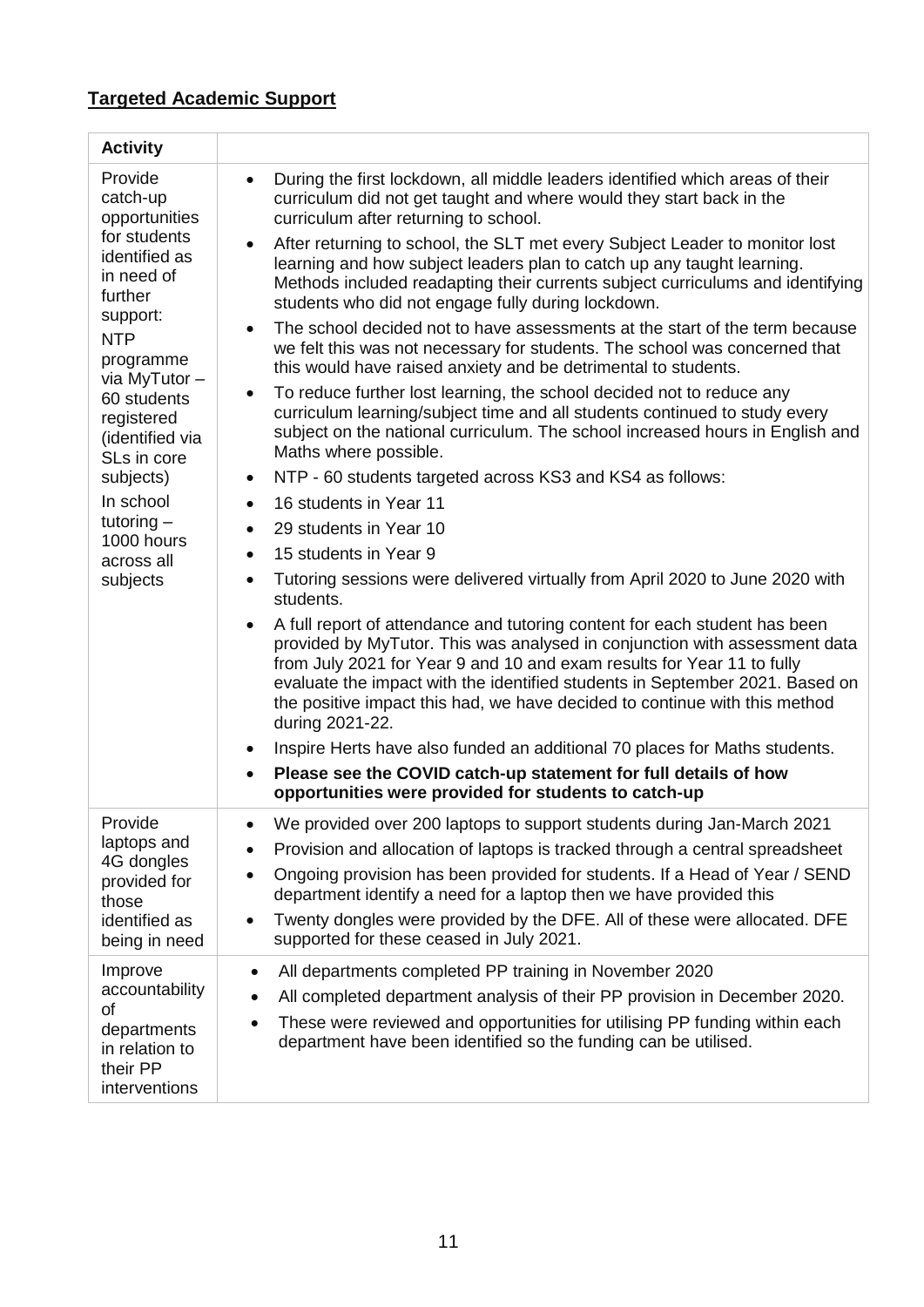#### **Wider Strategies**

| <b>Activity</b>                                                |                                                                                                                                                                                                                                                                                                                                                                                                                                                                                                                                                                                                                                                                                                                                                                                                                                                                                                                                                                                                                                                                                                                                                                                                                                                                                                        |  |
|----------------------------------------------------------------|--------------------------------------------------------------------------------------------------------------------------------------------------------------------------------------------------------------------------------------------------------------------------------------------------------------------------------------------------------------------------------------------------------------------------------------------------------------------------------------------------------------------------------------------------------------------------------------------------------------------------------------------------------------------------------------------------------------------------------------------------------------------------------------------------------------------------------------------------------------------------------------------------------------------------------------------------------------------------------------------------------------------------------------------------------------------------------------------------------------------------------------------------------------------------------------------------------------------------------------------------------------------------------------------------------|--|
| Improve                                                        | <b>Hackney Lit programme</b>                                                                                                                                                                                                                                                                                                                                                                                                                                                                                                                                                                                                                                                                                                                                                                                                                                                                                                                                                                                                                                                                                                                                                                                                                                                                           |  |
| students'<br>literacy<br>provision<br>and skills<br>across KS3 | This follows the English curriculum. All the same key area are covered. It employs<br>evidence based strategies proven to increase progress in English and the wider<br>curriculum for the lowest achieving students in year 7.                                                                                                                                                                                                                                                                                                                                                                                                                                                                                                                                                                                                                                                                                                                                                                                                                                                                                                                                                                                                                                                                        |  |
|                                                                |                                                                                                                                                                                                                                                                                                                                                                                                                                                                                                                                                                                                                                                                                                                                                                                                                                                                                                                                                                                                                                                                                                                                                                                                                                                                                                        |  |
|                                                                | In 2020-21, students were targeted as follows:                                                                                                                                                                                                                                                                                                                                                                                                                                                                                                                                                                                                                                                                                                                                                                                                                                                                                                                                                                                                                                                                                                                                                                                                                                                         |  |
|                                                                | There are 3 groups in year 7 and 2 groups in year 8.                                                                                                                                                                                                                                                                                                                                                                                                                                                                                                                                                                                                                                                                                                                                                                                                                                                                                                                                                                                                                                                                                                                                                                                                                                                   |  |
|                                                                | 7A - 9 Students (2 girls and 7 boys)                                                                                                                                                                                                                                                                                                                                                                                                                                                                                                                                                                                                                                                                                                                                                                                                                                                                                                                                                                                                                                                                                                                                                                                                                                                                   |  |
|                                                                | 7B – 6 Students (2 girls and 4 boys)                                                                                                                                                                                                                                                                                                                                                                                                                                                                                                                                                                                                                                                                                                                                                                                                                                                                                                                                                                                                                                                                                                                                                                                                                                                                   |  |
|                                                                | 7C - 9 Students (1 girl and 8 boys)                                                                                                                                                                                                                                                                                                                                                                                                                                                                                                                                                                                                                                                                                                                                                                                                                                                                                                                                                                                                                                                                                                                                                                                                                                                                    |  |
|                                                                | 8A - 7 Students (3 girls and 4 boys)<br>8C - 8 Students (1 girl and 7 boys)                                                                                                                                                                                                                                                                                                                                                                                                                                                                                                                                                                                                                                                                                                                                                                                                                                                                                                                                                                                                                                                                                                                                                                                                                            |  |
|                                                                |                                                                                                                                                                                                                                                                                                                                                                                                                                                                                                                                                                                                                                                                                                                                                                                                                                                                                                                                                                                                                                                                                                                                                                                                                                                                                                        |  |
|                                                                | Year 7 received 8 hours per fortnight. Year 8 received 9 hours per fortnight. Students<br>were targeted using assessments during the first term of school.<br>COVID has had a huge impact on the effectiveness of the programme. The<br>programme is designed to be teacher led with "I do, you do, we do" techniques being<br>used. During the first lockdown it was difficult to set tasks as they need to be initiated<br>by the class teacher. The second lockdown was slightly easier with live lessons,<br>however student participation was poor with many students failing to attend a single<br>lesson. Since returning to school in March 2021, the programme has been able to be<br>delivered as intended. Students have grown in confidence and those who were not<br>comfortable answering questions out loud at the beginning of the year are now<br>comfortable participating in whole class debates. They are happy to read their work<br>out loud and to accept advice and constructive criticism from their peers. All are<br>happy working within their peer groups and their ability to participate in class<br>discussions has improved. Writing skills have improved across the board with many<br>students progressing from a Bronze (emerging) level to a Gold (secure) level. |  |
|                                                                |                                                                                                                                                                                                                                                                                                                                                                                                                                                                                                                                                                                                                                                                                                                                                                                                                                                                                                                                                                                                                                                                                                                                                                                                                                                                                                        |  |
|                                                                | <b>Whole School Reading</b>                                                                                                                                                                                                                                                                                                                                                                                                                                                                                                                                                                                                                                                                                                                                                                                                                                                                                                                                                                                                                                                                                                                                                                                                                                                                            |  |
|                                                                | Staff have reported that students are much calmer on days when they read. It helps<br>facilitate a smooth transition into period 5. It also helps to address vocabulary and<br>improve cultural capital.                                                                                                                                                                                                                                                                                                                                                                                                                                                                                                                                                                                                                                                                                                                                                                                                                                                                                                                                                                                                                                                                                               |  |
|                                                                | A survey and interviews were completed to evaluate the impact.                                                                                                                                                                                                                                                                                                                                                                                                                                                                                                                                                                                                                                                                                                                                                                                                                                                                                                                                                                                                                                                                                                                                                                                                                                         |  |
|                                                                | Student feedback:                                                                                                                                                                                                                                                                                                                                                                                                                                                                                                                                                                                                                                                                                                                                                                                                                                                                                                                                                                                                                                                                                                                                                                                                                                                                                      |  |
|                                                                | 'I love reading as a class'<br>$\bullet$                                                                                                                                                                                                                                                                                                                                                                                                                                                                                                                                                                                                                                                                                                                                                                                                                                                                                                                                                                                                                                                                                                                                                                                                                                                               |  |
|                                                                | 'When you hear other people read with emotion it makes me want to be able<br>to read like them one day'                                                                                                                                                                                                                                                                                                                                                                                                                                                                                                                                                                                                                                                                                                                                                                                                                                                                                                                                                                                                                                                                                                                                                                                                |  |
|                                                                | 'I like the history in the book we are reading'                                                                                                                                                                                                                                                                                                                                                                                                                                                                                                                                                                                                                                                                                                                                                                                                                                                                                                                                                                                                                                                                                                                                                                                                                                                        |  |
|                                                                | 'I think I am dyslexic and hate reading alone so this way I get to actually read<br>a book'                                                                                                                                                                                                                                                                                                                                                                                                                                                                                                                                                                                                                                                                                                                                                                                                                                                                                                                                                                                                                                                                                                                                                                                                            |  |